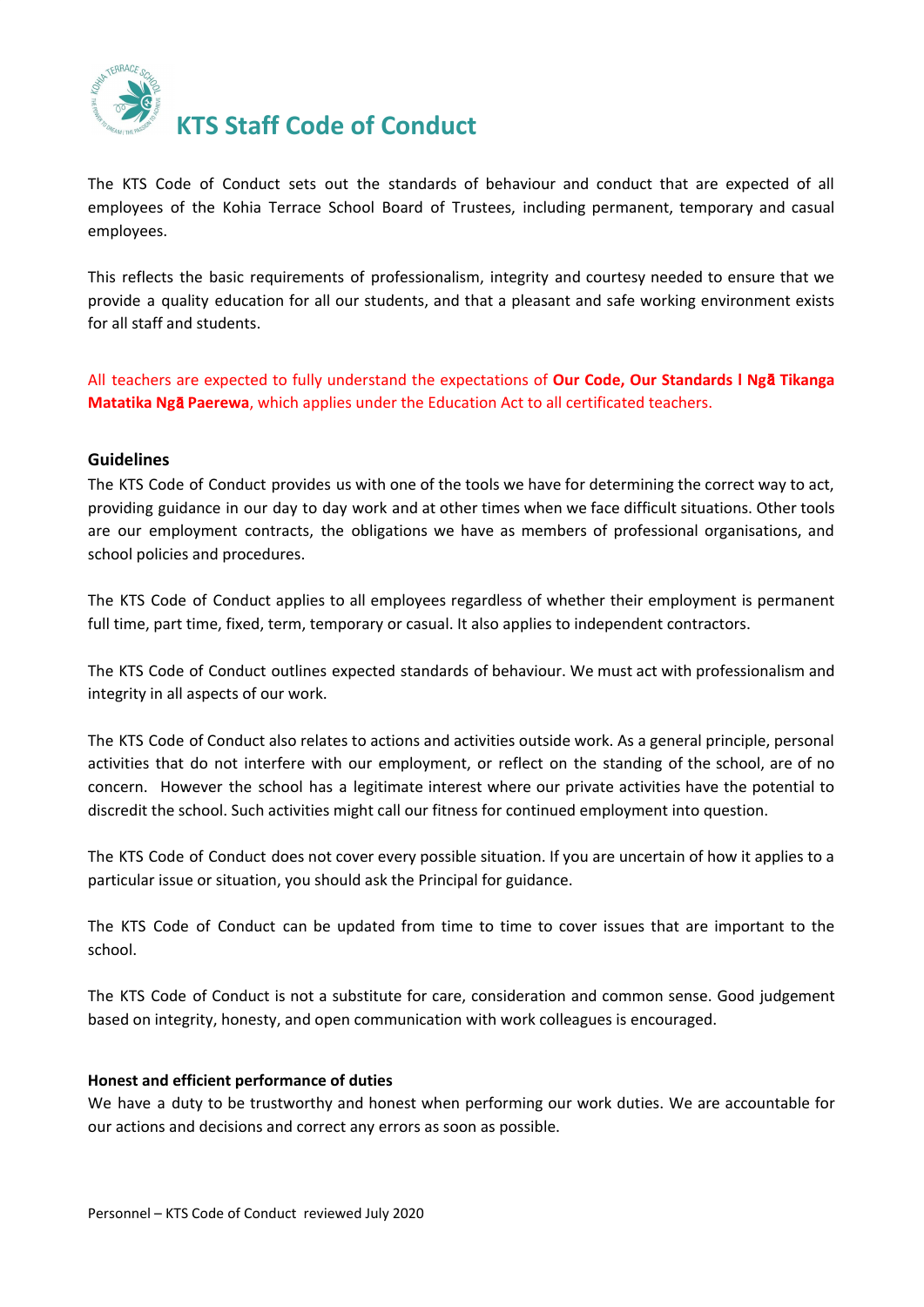

We must act lawfully and impartially at all times. We must reject and report any illegal or unethical behaviour or offer we encounter.

We must not exploit or abuse any power or authority accorded to us. We must not create any liability or enter into any contract, agreement or transaction on behalf of the school unless we are authorised to do so.

We must use school property, equipment, funds and other resources (assets) efficiently and with due care. We must ensure the school's assets are not used for anything other than authorised purposes.

We must be honest and forthright in reporting receipt of any payments or gifts we are not entitled to.

## **Fair and professional behaviour**

When dealing with our community (employees, colleagues, suppliers, students and their families), we treat all people fairly, equally and respectfully, recognising their dignity and worth. We do not discriminate in relation to people in our school community on the grounds of ethnic or national origins, gender, sexual orientation, marital or family status, age, colour, disability, employment status, religious or ethical belief or political opinion.

We are responsible for maintaining the qualifying criteria for any occupational requirements for our position. We must comply with codes of ethics or professional practice that apply to our profession. We maintain appropriate professional standards of behaviour, language and dress.

# **Conflict of interest and compromise of integrity**

A conflict of interest arises when personal interests compromise or appear to compromise our responsibilities to the school. It is important that any actual or potential conflicts of interest are declared at the earliest possible opportunity.

We must perform our duties honestly and impartially. We must not be involved in any personal, financial or professional situations that might compromise our integrity or otherwise cause conflict, or a perceived conflict, between our personal interests and our responsibilities to the school and our profession.

We must not use our position for personal gain or to benefit any other person or organisation with whom we have a relationship or connection.

If we find ourselves in a situation where we could have or appear to have a conflict of interest, we must describe the conflict to the Principal as soon as possible. The Principal will be responsible for deciding the action required to resolve or manage the situation. Examples might be personal or financial relationships with other members of the school community.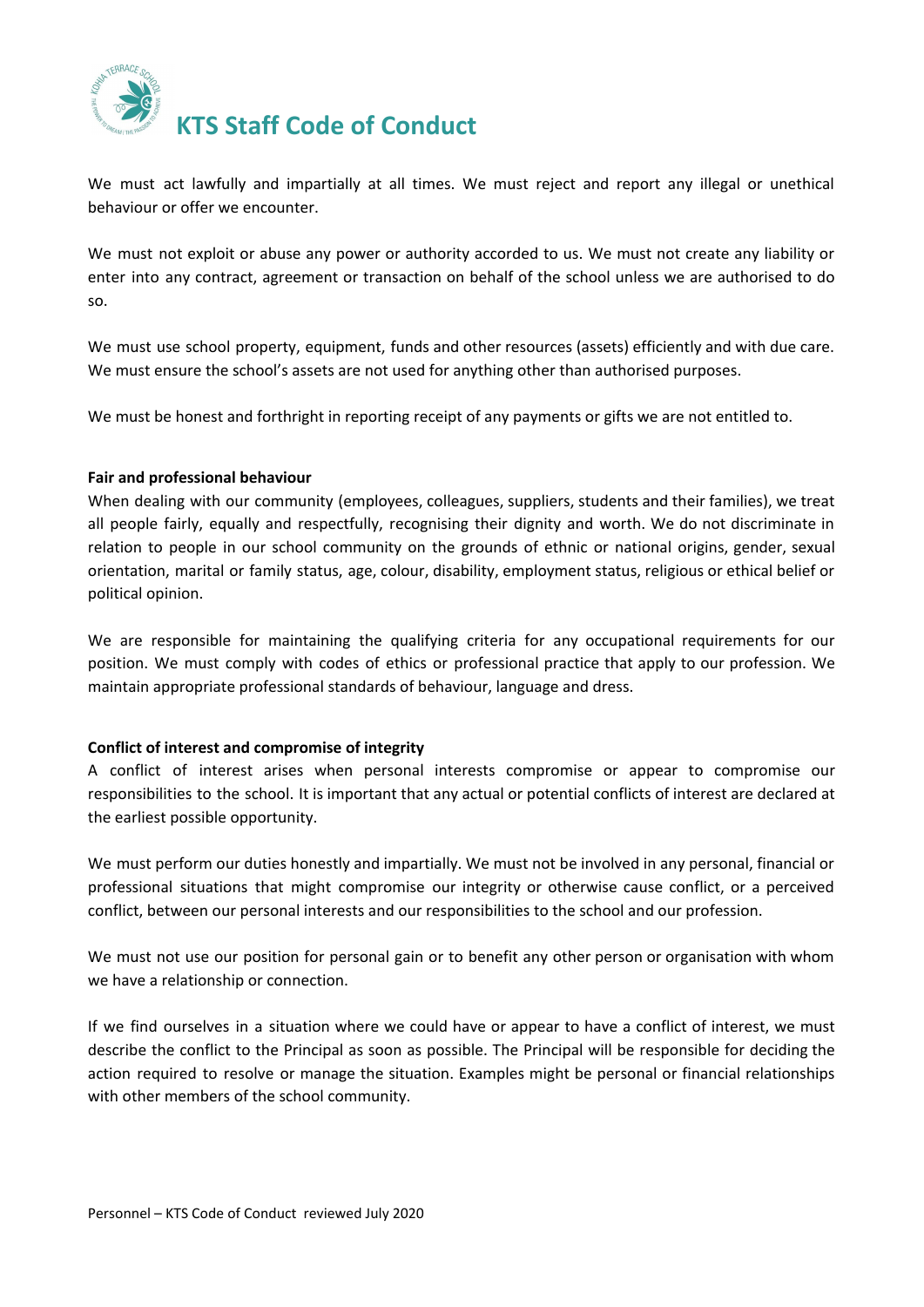

Similarly we must advise the Principal of any situation where our personal circumstance may or may not appear to compromise our ability to meet our responsibilities to the school. Many situations of conflict or compromise can be managed, avoided or resolved.

If we are offered a gift, favour or hospitality, it is our responsibility to ensure that:

- · No conflict of interest, or appearance of conflict of interest could arise as a result of acceptance
- · No one could be exposed or compromised by acceptance of the offer
- · Cultural norms are observed, to avoid causing offence

Gifts should not be accepted if there is concern that their acceptance could be seen by others as something that might place the staff member under an obligation. The gift procedure provides more information about how to consider what could give that impression.

We are entitled to undertake secondary employment, hold community office, do voluntary work, or have financial or other interests in a company or organisation. However, this must not conflict with our duties as an employee, use school assets, adversely affect our performance or efficiency in our work for the school or bring the school into disrepute and must be done wholly in our own time. It is advisable to inform the Principal of such commitments to ensure there is no confusion.

#### **Respect for colleagues and the workplace**

We have a responsibility to carry out our duties to the best of our ability. We must respect the rights of others and not act or behave in a way that will impair our work performance or that of our colleagues.

We must not act in a way that might cause distress to our colleagues, compromise their safety, interfere with their ability to carry out their duties or otherwise disrupt the workplace. We must attend work in a fit state to perform our duties to the required standard and not under the influence of alcohol, drugs or solvents.

We must be open and honest regarding matters that are relevant to our employment. We must not withhold or misrepresent information about our conduct, our relationship to other school employees or members of the school community, our suitability for on-going employment or our ability to perform our employment duties.

We are expected to foster and maintain effective working relationships with our colleagues and employees. We must give our full commitment to the performance of our duties during our working hours and we must perform our duties in a timely manner. We must not be absent from work during hours of work without authorisation.

#### **Protection and proper use of communications technology and all information**

Kohia Terrace School has the right to monitor use of school information and communication technology equipment and systems. This includes the right to access our personal communications and monitor our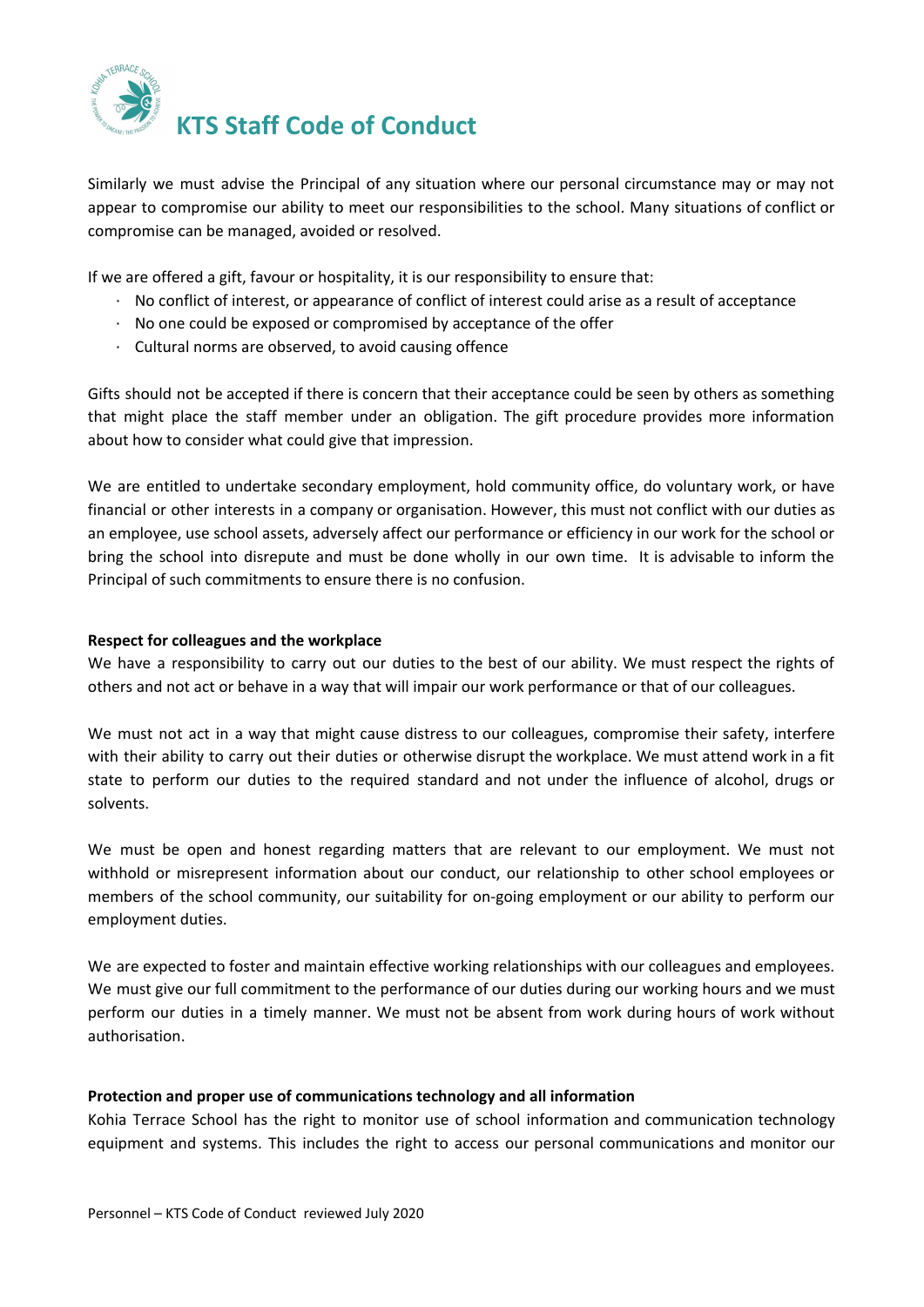

internet use on school owned devices. There is no expectation of privacy or support for personal use of these systems.

We must use the Kohia Terrace School computer and phone systems in accordance with the school's communication technology and information policies and procedures, including the cybersafety policy and media policy.

We must use information for its intended purpose only. We must comply with all our legislative requirements regarding information. We must observe others' right to privacy and confidentiality and not breach these rights.

Under the Protected Disclosures Act 2000 you are entitled to report any serious wrongdoing you become aware of in the school. If your disclosure is made in accordance with the Kohia Terrace School protected disclosure procedure, you will receive the protections provided for under the Act.

The disclosure or release of official information is subject to the Official Information Act 1982. Information related to Kohia Terrace School, its suppliers or the users of its service is to be treated at all times as confidential and is to be used by employees for official purposes only. Official information must only be released by the Principal in accordance with the procedures stated in the Act.

Employees of Kohia Terrace School are also subject to the provisions of the Privacy Act 1993. The main object of this Act is to protect personal information and it seeks to give individuals some measure of control over personal information about themselves. We will act in accordance with the Privacy Procedure.

# **Personal activities**

Our actions outside of work must not bring the school into disrepute or otherwise breach this code of conduct.

We are expected to act lawfully at all times, both in the course of our work and in our private lives.

If charged with or convicted of any criminal offence (except an infringement offence, such as a speeding or parking fine), or you become subject to any court order in relation to a criminal matter, you must inform the Principal at the earliest opportunity. You must inform the Principal of any involvement in civil proceedings if this involvement could constitute a conflict of interest or other breach of this Code such as a dispute with another member of the school community.

We have the same rights of access to our political representatives as other members of the public.

We are entitled to stand for elected roles in local or central government. If we intend to do so we must advise the Principal in order to arrange leave and establish how to conform to all requirements of the relevant electoral legislation.